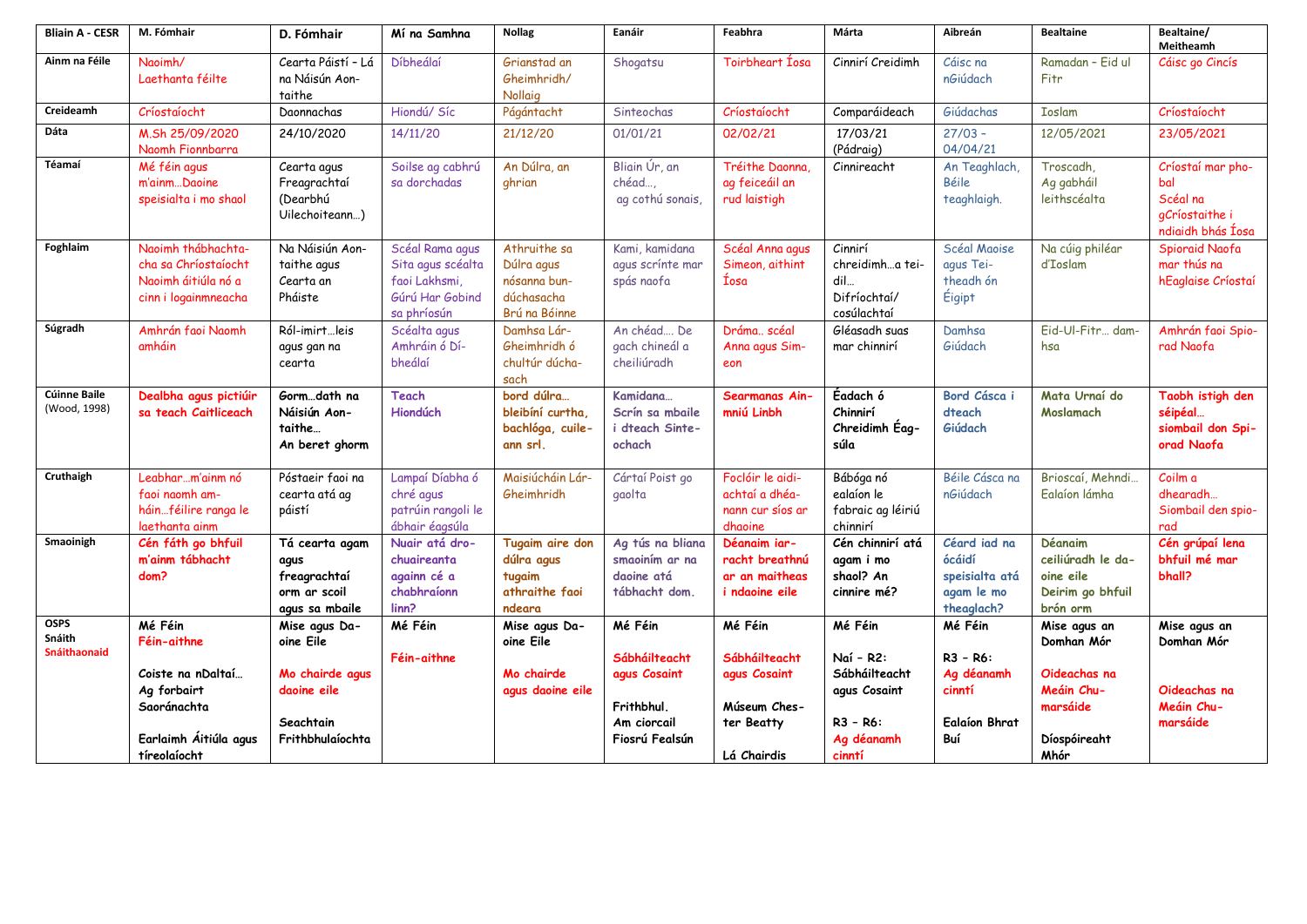| <b>Bliain A: Naisc</b><br>le OSPS<br><b>Naíonáin</b> | OCG: Seo Mise/Féach<br>cad is féidir liomsa a<br>dhéanamh (N.Mh) | OCG: Cé tusa?<br>OCG: Is Cairde<br>Sinn/ Seo iad mo<br>chairde (N.Mh.)<br>Misneach                                                                                                                     | Bí Slán: Ag Mothú<br>Sábháilte agus Ne-<br>amhshábháilte    | Cairdeas agus<br>Bulaíocht Ith 31<br>- 44 Bí Slán | Bí Slán: Tadhaill<br>OCG: Daoine a<br>mhúineann<br>sábháilteacht<br>dom/ Is féidir<br>liom a bheith<br>sábháilte<br>(N.Mh.) | Bí Slán: Rún<br>agus insint | Bí Slán: Stráinséirí<br>OCG: Ag déanamh<br>roghanna/ Ag dé-<br>anamh cinntí<br>(N.Mh.) | Cuairt ó na<br>Gardaí |                                              |  |
|------------------------------------------------------|------------------------------------------------------------------|--------------------------------------------------------------------------------------------------------------------------------------------------------------------------------------------------------|-------------------------------------------------------------|---------------------------------------------------|-----------------------------------------------------------------------------------------------------------------------------|-----------------------------|----------------------------------------------------------------------------------------|-----------------------|----------------------------------------------|--|
| Rang 1/2                                             | OCG: Rudaí is maith<br>liom a dhéanamh                           | OCG: Mo<br>Chairde/<br>Cairdeas<br>Misneach: Mo<br>rang,, rialacha,<br>muinín, bulaíocht                                                                                                               | Ag Mothú<br>Sábháilte agus<br>Neamhshábháilte<br>Tadhail    | Cairdeas agus<br>Bulaíocht lth 32<br>$-39$        | Bí Slán: Tadhaill<br>OCG:<br>Sábháilteacht                                                                                  | Bí Slán: Rún agus<br>insint | Bí Slán: Stráinséirí<br>OCG: Cinntí agus a<br>nlarmhaintí/ Cinntí<br>Pearsanta         | Cuairt ó na<br>Gardaí | Webwise: Caibidil<br>$2 - 5$                 |  |
| ,Rang 3/4                                            | OCG: Tallanna<br>Speisialta/Mé féin<br>agus daoine eile          | OCG: Troideann<br>Cairde Uair-<br>eanta/<br>Maistíneacht<br>Misneach:Cairde,<br>Rudaí ag dul mí-<br>cheart, bu-<br>laíocht, ár<br>ngníochtaí agus<br>daoine eile, fearg<br>agus réitiú coim-<br>hlinte | Bí Slán: Ag Mothú<br>Sábháilte agus Ne-<br>amhshábháilte    | Cairdeas agus<br>Bulaíocht - 32 -<br>53           | Bí Slán: Tadhail<br>OCG:<br>Sábháilteacht/<br>Cúiseanna le Ri-<br>alacha                                                    | Bí Slán: Rún agus<br>insint | Bí Slán: Stráinséirí<br>OCG: Ag déanamh<br>cinntí/ ag fuascailt<br>fadhbanna           | Cuairt ó na<br>Gardaí | Webwise: 6 - 10                              |  |
| Rang 5/6                                             | OCG: Mé Féin                                                     | OCG:<br>Masitineacht<br>Misneach: athrú<br>Cairde, Daoine<br>eile, Grúpaí,<br>Cairdeas, mar<br>bhall den ghrúpa,<br>bulaíocht                                                                          | Bí Slán: Ag<br>Mothú Sábháilte<br>agus Ne-<br>amhshábháilte | Cairdeas agus<br>Bulaíocht - 32 -<br>53           | Bí Slán: Tadhail<br>OCG: Rialacha<br>aqus<br>Sábháilteachtl                                                                 | Bí Slán: Rún agus<br>insint | Bí Slán:<br>Stráinséirí<br>OCG: Cinntí,<br>fadhbanna                                   | Cuairt ó na<br>Gardaí | Webwise 4<br>My Selfie agus an<br>Domhan Mór |  |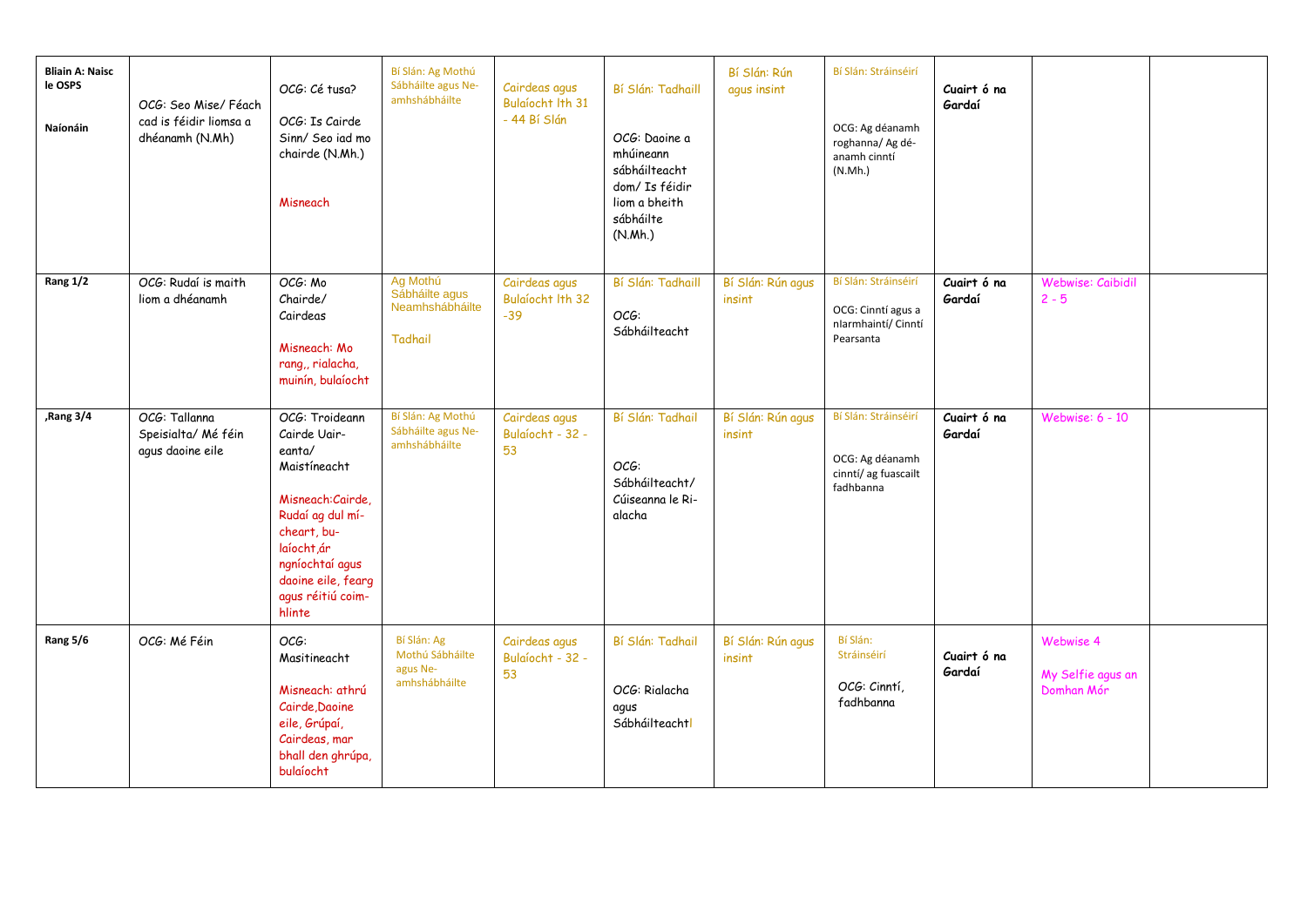| <b>Bliain B: CESR</b>        | M. Fómhair                                                                              | D. Fómhair                                                                    | Samhna                                                                 | Nollag                                                                      | Eanair                                                                                  | Feabhra                                                                                      | Márta                                                                         | Aibreán                                                                                           | <b>Bealtaine</b>                                       | Meitheamh                                                                                   |
|------------------------------|-----------------------------------------------------------------------------------------|-------------------------------------------------------------------------------|------------------------------------------------------------------------|-----------------------------------------------------------------------------|-----------------------------------------------------------------------------------------|----------------------------------------------------------------------------------------------|-------------------------------------------------------------------------------|---------------------------------------------------------------------------------------------------|--------------------------------------------------------|---------------------------------------------------------------------------------------------|
| Ainm na Féile                | Yom Kippur                                                                              | Oíche Shamhna                                                                 | Mawlid al Nabi                                                         | Féile Mhuire gan<br><b>Smal/ Nollaig</b>                                    | Hiondúchas agus<br>Gandhi                                                               | Eolaíocht agus<br>Fealsúnacht                                                                | An Carghas                                                                    | Cuimneachán<br>ar Bhás Íosa                                                                       | Wesak                                                  | Oilithreacht                                                                                |
| <b>Creideamh</b>             | Giúdachas                                                                               | Págántacht                                                                    | <b>Toslam</b>                                                          | Críostaíocht                                                                | Hiondúchas                                                                              | Daonnachas                                                                                   | Críostaíocht                                                                  | Fínithe<br><b>Táive</b>                                                                           | Búdachas                                               | Críostaíocht                                                                                |
| <b>Dáta</b>                  | 15/09/21                                                                                | 31/10/21                                                                      | 18/11/2021                                                             | 08/12/21                                                                    | 30/01/2022                                                                              |                                                                                              | 02/03/2022                                                                    | 15/04/2022                                                                                        | 15/05/2022                                             | Míonna an<br>tsamhraidh                                                                     |
| Téama                        | Ag gabháil<br>leithscéalta agus<br>bróin, ag déanamh sío-<br>cháin                      | Ag déanamh<br>chuimhneacháin<br>ar an marbh agus<br>ag tabhairt ómós<br>dóibh | Pobal ag<br>ceiliúradh le<br>chéile saol Mo-<br>hammad                 | Muire agus Ber-<br>nadette i<br>Lourdes<br>Daoine atá tinn.<br>Oilithreacht | Saol Gandhi agus<br>a chreideamh<br>(maraíodh é ar<br>30/01/1948)                       | Réasúnacht agus<br>Smaoint, Chriti-<br>ciúil<br>Bunús an Daon-<br>nachais<br>Freagraí Traid. | Ag ullmhú<br>d'ócáidí<br>móraspóirt,<br>scoile, baile, ea-<br>glasta srl.     | Fínithe<br>Iáivé mar<br>thionscnóirí<br><b>Íosa</b> agus<br>nósanna na<br>Céad<br>Chríostaí       | Laethanta<br>Speisialta i mo<br>shaol, mo<br>bhreithlá | Ón meánaois ar<br>aghaidh in Éirinn<br>thugadh daoine<br>cuairt ar áiteanna<br>naofa        |
| Foghlaim                     | Scéalta Giúdachaón<br>cultúr béil                                                       | Scéalta faoin<br>meas a bhí ag<br>Ceiltigh ar spio-<br>raid<br>domhain eile   | Saol Mohammad<br>agus na háiteanna<br>tábhachtacha dó                  | Scéal<br>Lourdesgur<br>ghlaoigh Muire<br>'An té atá gan<br>smaľ uirthi féin | Scéal Gandhi<br>Scéal Ganesh                                                            | Cén chaoi am chi-<br>orcail agus<br>fealsúnacht a<br>úsáid sa seomra<br>ranga (G. Bruna)     | Saol <i>Iosa</i> sular<br>thosaigh sé ag<br>teagasc<br>Nósanna an<br>Chargais | Charles<br><b>Taze Russell</b><br>agus ról an<br>Bhíobla<br>Mar a fuair<br>Íosa bás<br>Cruinnithe | Saol an Bhúda a<br>lá breithe                          | Foghlaim faoi<br>áiteanna:<br><b>Cluain Mhic Nóis</b><br><b>Mainistir Mhic</b><br><b>Bh</b> |
| Súgradh                      | Damhsa agus ceol<br>Giúdach                                                             | Cluifí Oíche<br>Shamhna                                                       | Amhrán a dhéa-<br>nann ceiliúradh ar<br>Mawlid                         | Amhrán faoi<br>Mhuire                                                       | Dea-iompar agus<br>déileáil l'éagóir                                                    | Am Ciorcail agus<br>Fealsúnacht do<br>Pháistí                                                | Damhsa na<br>hInide ó Chultúir<br>éagsúla                                     | Amhrán ón<br>gCreideamh<br>a fhoghlaim                                                            | Gléasadh na<br>scríne don<br>bhreithlá                 | adhradh do Dhia/<br>déithe.<br>Aifreann, Patrúin                                            |
| Cúinne Baile<br>(Wood, 1998) | Teach Giúdach                                                                           | Feisteas do<br>ghléasadh Sam-<br>hna                                          | <b>Teach Moslamach</b>                                                 | T.Caitliceach<br>paidríní agus<br>dealbha                                   | Teach Hiondúch                                                                          | Leabhair Ne-<br>amhfhicséain a léi-<br>riú                                                   | Ábhair chun pan-<br>cóga a dhéanamh                                           | Mar a bhí-<br>onn cruinniú<br>de na fí-<br>nithe                                                  | An Búda Scrín a<br>lá breithe                          | An Tobar Bhean-<br>naithe nó eile                                                           |
| Cruthaigh                    | Coilm na Síochána<br>ealaíon Giúdach                                                    | Jack O'lantern,<br>puimcíní                                                   | Maisiúcháin<br>Sráide/ Chlóis<br>mar a bheadh san<br>Éigipt don fhéile | <b>Fochla Lourdes</b>                                                       | Pictiúir bunaithe<br>ar scéalta<br>Hiondúach                                            | Ceisteanna Móra<br>nach bhfuil<br>freagraí shimplí                                           | Mascanna do<br>Mháirt na hInide                                               | Samhail den<br>chnoc a<br>chuireadh<br>Íosa chun<br>bás, gan da-<br>oine                          | Cártaí Breithlae                                       | Samhail de thobar<br>bheannaithe, nó<br>Mecca nó eile                                       |
| Smaoinigh                    | Cén chaoi a dhéanann<br>muid athmhuintearas<br>nuair a bhí titim<br>amach agam le cara? | Cén chaoi ina<br>gcuimhníonn muid<br>ar ghaolta atá<br>marbh?                 | Céard gur maith<br>linn faoin ár<br>bpobal? Nach<br>maith linn?        | Cén chaoi ina<br>dtugann muid<br>aire d'othar atá<br>tinn?                  | Céard a dhéa-<br>nann tuismith-<br>eoirí/ páistí<br>nuair a fheice-<br>ann siad éagóir? | Cén chaoi a<br>fhreagraíonn muid<br>ceisteanna deacra<br>sa mbaile?                          | Cén chaoi ina n-<br>ullmhaíonn muid<br>d'ócáidí móra?                         | Cén chaoi<br>ina<br>shocraíonn<br>muid céard<br>atá ceart ná<br>mí cheart?                        | Cén laethanta<br>speisialta atá<br>agam féin?          | Cén áiteanna atá<br>tábhacht dúinn<br>mar theaghlaigh?                                      |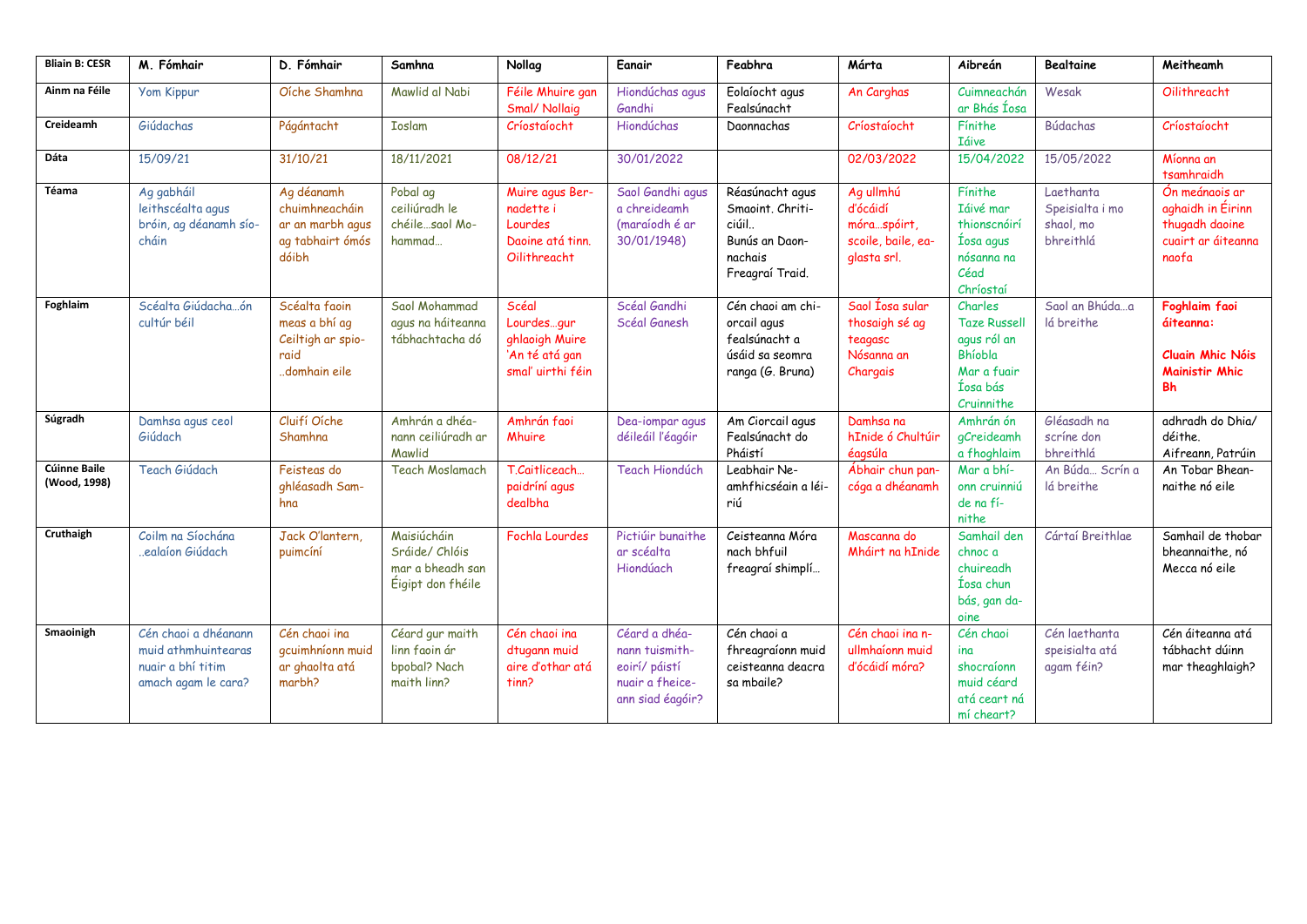| <b>Bliain B: naisc</b><br>le OSPS                                                                     | Mise agus Daoine Eile<br>Mise agus Mo<br>Theaghlach<br>Coiste na nDaltaí<br>(Ag Forbairt Sao-<br>ránachta) | Mise agus Da-<br>oine Eile<br>Mise agus Mo<br>Theaghlach<br>(Lá na Cloiche<br>Cinne Lucht<br>siúil) | Mise agus Daoine<br>Eile<br>Caidreamh le<br><b>Daoine Eile</b><br>Cuairt ar Mhosc         | Mise agus Da-<br>oine Eile<br>Caidreamh le<br><b>Daoine Eile</b><br>Seachtain<br>Frithbhulaíochta                                        | Mé Féin<br>Ag Fás agus ag<br>Athrú<br>Right Start/<br>Lift Off in<br>úsáid                                                                       | Mé Féin<br>Ag Fás agus ag<br>Athrú<br>Lá Chairdis                                                                                                         | Mé Féin<br><b>Ag Tabhairt</b><br>Aire do mo<br>Chorp                           | Mé Féin<br><b>Ag Tabhairt</b><br>Aire do mo<br>Chorp<br>Ealaíon an<br><b>Bhrat Bhuí</b> | Mise agus an<br>Domhan Mór<br>Ag Forbairt Sao-<br>ránachta<br>Right Start/ Lift<br>Off<br>críochnaithe | Mie agus an<br>Domhan Mór<br>Ag Forbairt Sao-<br>ránachta<br>Dul Siar ar bhl-<br>iain |
|-------------------------------------------------------------------------------------------------------|------------------------------------------------------------------------------------------------------------|-----------------------------------------------------------------------------------------------------|-------------------------------------------------------------------------------------------|------------------------------------------------------------------------------------------------------------------------------------------|--------------------------------------------------------------------------------------------------------------------------------------------------|-----------------------------------------------------------------------------------------------------------------------------------------------------------|--------------------------------------------------------------------------------|-----------------------------------------------------------------------------------------|--------------------------------------------------------------------------------------------------------|---------------------------------------------------------------------------------------|
| Naíonáin                                                                                              | OCG: Seo iad mo<br>Theaghlach                                                                              | Misneach: 74 75                                                                                     | OCG: Tá<br>mothúcháin<br>againn/Tá<br>mothúcháin ag<br>daoine eile chomh<br>maith (N.Mh.) | Misneach: Mo<br>rang - rialacha                                                                                                          | Misneach:<br>Mothúcháin<br>Bábóga cearta<br>Teanga/Bí Slán:<br>Mothú Sábháilte<br>agus Ne-<br>amhshábháilte                                      | OCG: Beatha Nua/<br>Ag tabhaort aire<br>do bheatha nua<br>(N.Mh.)<br>OCG: Mo chorp<br>(N.Mh.)<br>Teanga/Bí Slán:<br>Cairdeas agus Bu-<br>laíocht          | OCG: Fásaim/<br>Fásaim agus<br>Athraim<br>Teanga/ Bí Slán:<br>Tadhaill         | Teanga/Bí<br>Slán: Rún<br>agus insint                                                   | Teanga/Bí Slán:<br><b>Stráinséirí</b>                                                                  |                                                                                       |
| Rang 1/2                                                                                              | OCG: MO theaghlach/<br>Mo chlann                                                                           | Misneach:<br>Rang 1: 112 - 124<br>Rang 2: 19 agus<br>31                                             | OCG: Ag léiriú<br>mothúchán/ Ag<br>deileáil lenár<br>mothúcháin                           | Misneach: Mo<br>rang,, rialacha,<br>muinín, bulaíocht                                                                                    | Misneach:<br>Rang 1: 33,<br>Teanga/ Bí Slán:<br>Ag Mothú<br>Sábháilte agus<br>Ne-<br>amhshábháilte                                               | OCG: Iontas<br>Beatha Nua<br>OCG: An chaoi<br>bhfeidhmíonn mo<br>chorp/ aire ó mo<br>chorp<br>Teanga Bí Slán/<br>Cairdeas agus Bu-<br>laíocht             | OCG: Leis an bhfás<br>tagann athruithe/<br>Fás agus Athrú<br>Bi Slán: Tadhaill | Teanga/Bí<br>Slán: Rún<br>agus insint                                                   | Teanga/Bí Slán:<br><b>Stráinséirí</b>                                                                  |                                                                                       |
| Rang 3/4                                                                                              | OCG: Mo Theaghlach                                                                                         | Misneach: Mo<br>theaghlach                                                                          | OCG: Ag léiriú<br>mothuchán/<br>Mothúcháin                                                | Misneach:Cairde,<br>Rudaí ag dul mí-<br>cheart, bu-<br>laíocht, ár<br>ngníochtaí agus<br>daoine eile,<br>fearg agus réitiú<br>coimhlinte | Misneach:<br>Rang3: 63, 175<br>Rang 4: 148, 150<br>Teanga/ Bí Slán:<br>Ag Mothú<br>Sábháilte agus<br>Ne-<br>amhshábháilte                        | OCG: Ag ullmhú do<br>Bheatha Nua/<br>Iontas Beatha Nua<br>OCG: Ár gcéadfaí/<br>Bí glan, bí sláintiúil<br>Teanga/ Bí Slán:<br>Cairdeas agus Bu-<br>laíocht | OCG: Athraím de<br>réir mar a fhásaim<br>Teanga/ Bí Slán:<br><b>Tadhaill</b>   | Teanga/Bí<br>Slán: Rún<br>agus insint                                                   | Teanga/Bí Slán:<br>Stráinséirí<br>Right Start/Lift<br>Off<br>críochnaithe                              |                                                                                       |
| Rang 5/6<br>Bí Sábháilte<br>(BS)<br>Misneach (m)<br><b>Oideachas</b><br>Caidrimh Gnéa-<br>sachta (OCG | OCG: Mo theaghlach<br>Póstaer INTO: Grá<br>Céanna                                                          | Misneach: Mo<br>theaghlach<br>Teaghlaigh Éag-<br>súla                                               | OCG - mothúcháin                                                                          | Misneach: athrú<br>Cairde, Mise<br>agus Daoine eile,<br>Grúpaí, Cairdeas,<br>bheith mar bhall<br>den ghrúpa, bu-<br>laíocht              | Misneach:<br>Rang 5/6:221<br>Rang 6: 128<br>Teanga/ Bí Slán:<br>Ag Mothú<br>Sábháilte agus<br>Ne-<br>amhshábháilte<br>Cruinniú Tu-<br>ismitheoir | OCG: BEatha Nua<br>OCG: Corp/<br>Caitreachas<br>Físeán Busy Bod-<br>ies<br>Teanga/ Bí Slán:<br>Cairdeas agus Bu-<br>laíocht - 32 - 53                     | OCG: Fás agus<br>athrú<br>Teanga/ Bí Slán:<br><b>Tadhaill</b>                  | Teanga/Bí<br>Slán: Rún<br>agus insint                                                   | Teanga/Bí Slán:<br>Stráinséirí<br>Right Start/Lift<br>Off<br>críochnaithe                              |                                                                                       |